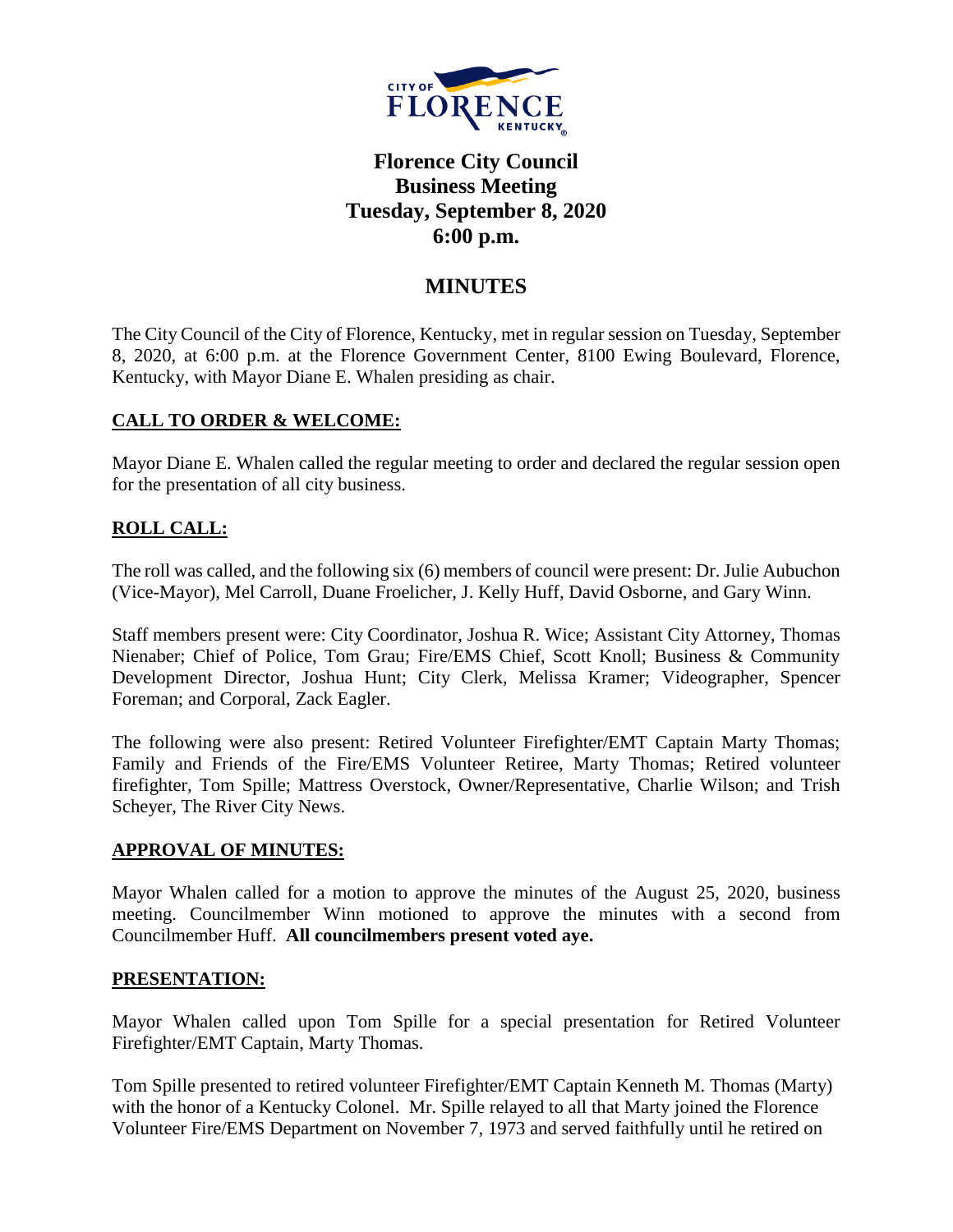January 31, 2017. During Marty's career, he held several positions within the department, including Treasurer, Executive Board Chairman, and Safety Officer. He was a Kentucky State Fire Instructor and provided numerous hours of training to department members. As the chief business officer of the Florence Volunteer Fire Department, Inc., Marty helped to transition the department from a total volunteer agency, to a combination department to the current career department of today.

Mr. Spille continued, as if the fire department activities were not enough, Marty juggled his time between the department and coaching youth sports where he coached Boone County Peewee Football for over 15 years. There were also several stints coaching knothole baseball and freshman basketball at R.A. Jones Middle School. Although this was a brief overview, the countless hours Marty spent serving the youth and the city over the years was incomparable.

Mr. Spille served alongside Marty for many years and personally witnessed Marty's compassion to make the department and the city a safer place. Mr. Spille stated a saying in the fire service "The old firefighter's job is to make new firefighters become old firefighters." This is accomplished by teaching the new firefighters and keeping them safe. Marty has done an outstanding job over the years and is no longer just Captain Thomas, Mr. Spille presented to Marty the commission of Kentucky Colonel.

Marty Thomas thanked Mr. Spille and stated it took him twenty-three years to make Captain, and now he is a Kentucky Colonel. Mr. Thomas was honored and pleased to see his friends including Councilmember, David Osborne, Councilmember, Mel Carroll, and Mayor Whalen. Mr. Thomas recalled Mayor Whalen as a child with her father at council meetings. Mr. Thomas thanked his friends in attendance including Larry Brown, Tom Spille, and Dennis Bidwell. Mr. Thomas was thankful and glad to be in attendance. The recognition rendered him speechless.

Prior to the meeting, Mayor Whalen would not offer any hint of his required attendance indicating Mr. Spille wanted to surprise Mr. Thomas and honor him with the presentation of the commission of Kentucky Colonel. Mayor Whalen stated the fellow firefighters who served alongside Mr. Thomas wanted to show their appreciativeness. Mr. Thomas was thankful.

Councilmember Osborne thanked Mr. Thomas for attending and for his service to the Florence Fire/EMS Department. Councilmember Osborne stated Marty is to be commended because of the foresight he had in making the Florence Fire/EMS Department what it is today. He continued stating Marty was one of the pioneers including his fellow crew. The results of the foundation they laid can be seen within the city.

Councilmember Carroll reiterated Councilmember Osborne's statements. Councilmember Carroll stated things do not just happen. Someone has to have a vision and the incentive to make things happen. As a result, today we have a Fire/EMS Department we are proud of. The service within Florence is impeccable.

Mayor Whalen thanked Mr. Thomas and the attendees for being in attendance. She thanked the firefighters for having the drive to get up and go when the sirens go off and Mayor Whalen reiterated the foundation of what was laid has allowed the city to grow into the department we have today.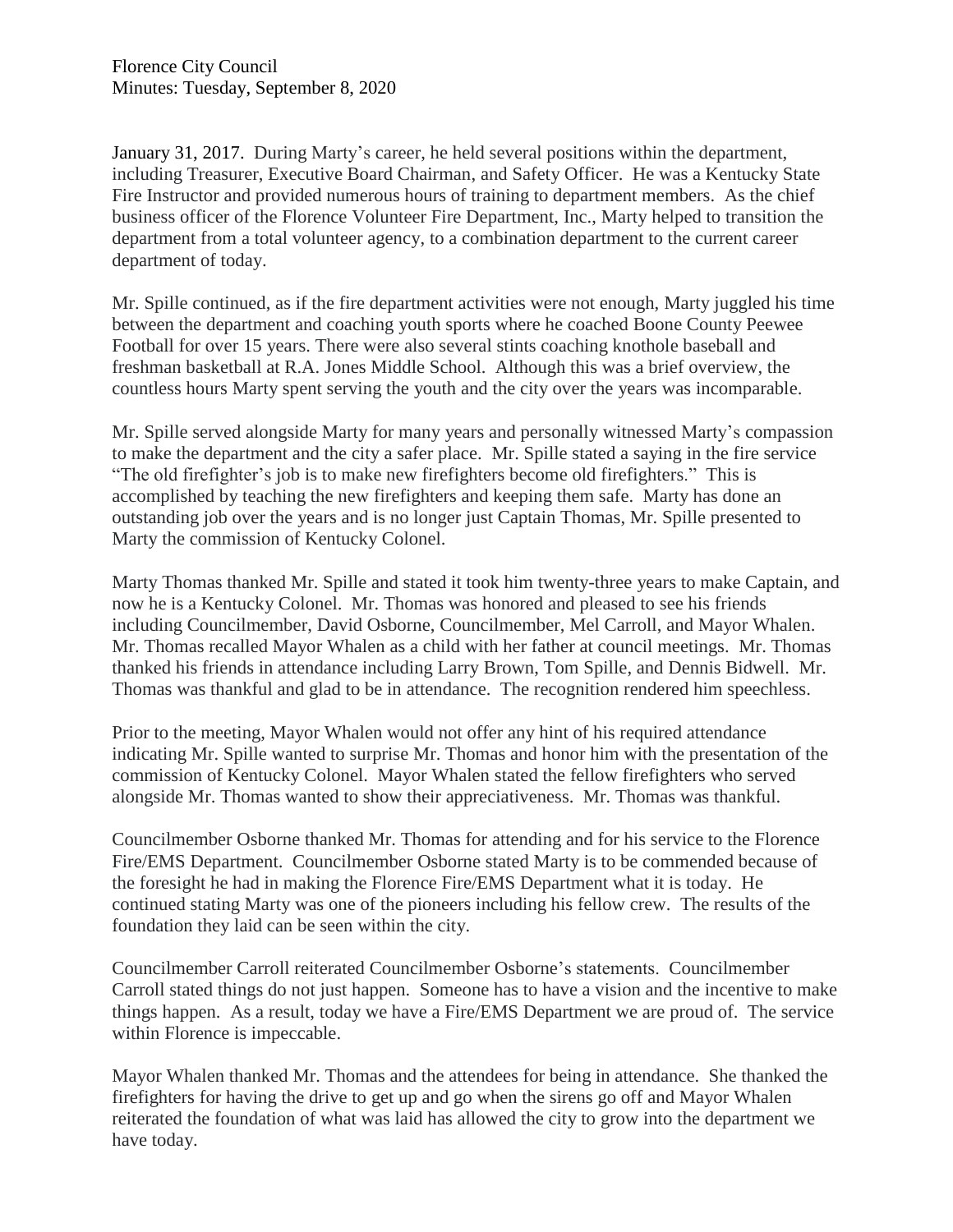#### **FIRST READING OF ORDINANCE O-12-20:**

Mayor Whalen read Ordinance O-12-20. An ordinance relating to the levying of a tax upon real estate and personal property in the City of Florence, Kentucky; levying a tax on all franchises taxable within the City of Florence, Kentucky; specifying payment dates, discounts and penalties for the franchise tax on financial institutions measured by the deposits in the institutions located within the city; and levying a special tax for the payment of current service costs for police and firemen in the county employees retirement system. (2020)

This is the Ordinance by which the City establishes tax rates and levies annual taxes. The basic tax levied for General Fund purposes is a tax of eighteen and two-tenths cents (\$.182) per one hundred dollars of value on real property and a tax of twenty-nine and eight-tenths cents (\$.298) per one hundred dollars of value on personal property (except for motor vehicles and watercraft) and upon all franchises taxable by the City.

In addition this Ordinance levies a tax in the amount of six and four-tenths cents (\$.064) per one hundred dollars of value upon all real and personal property (except for motor vehicles and watercraft) and upon all franchises taxable by the City for the purpose of payment of the City's obligations for current service costs for police and firemen in the County employees' retirement system.

All of the above mentioned taxes are due and payable upon final passage and publication of this Ordinance. A discount of two percent (2%) is allowed for any such taxes paid in full by November 1, 2020. Any such taxes remaining unpaid after January 1, 2021, are subject to a penalty of twelve percent (12%) plus interest on the amount unpaid at the rate of twelve percent (12%) per annum from January 1, 2021, until paid.

This Ordinance also establishes a franchise tax in the amount of twenty-five thousandths of one percent (0.025%) on all financial institutions measured by deposits in such institutions located in the City. This tax was levied by Ordinance No. O-18-96, pursuant to the Bank Franchise and Local Deposit Tax Act. (KRS 136.575) A two percent (2%) discount is allowed against this tax on bank deposits if paid before December 31, 2020. Any such taxes paid after January 31, 2020, will be subject to a penalty of twelve percent (12%) plus interest in the unpaid amount at the rate of twelve percent (12%) per annum from January 31, 2021, until paid. The Ordinance establishes corresponding due dates, discounts and penalties for subsequent years.

Councilmember Carroll was happy to approve the ordinance incorporating the same tax rate for the past twelve years. He was happy the city is able to offer increased level of services maintaining the same tax rate for over a decade.

Councilmember Aubuchon inquired of Mr. Wice as to the comparable cities property tax rates. Councilmember Aubuchon felt other cities had a higher tax rate and that Florence is still relatively low due to the commercial and retail industries within the city.

City Coordinator, Joshua Wice, stated comparable to our neighboring cities, Florence is \$2.46 for real estate; Union is \$2.00 and an additional \$1.89 for the fire district, which is nearly double our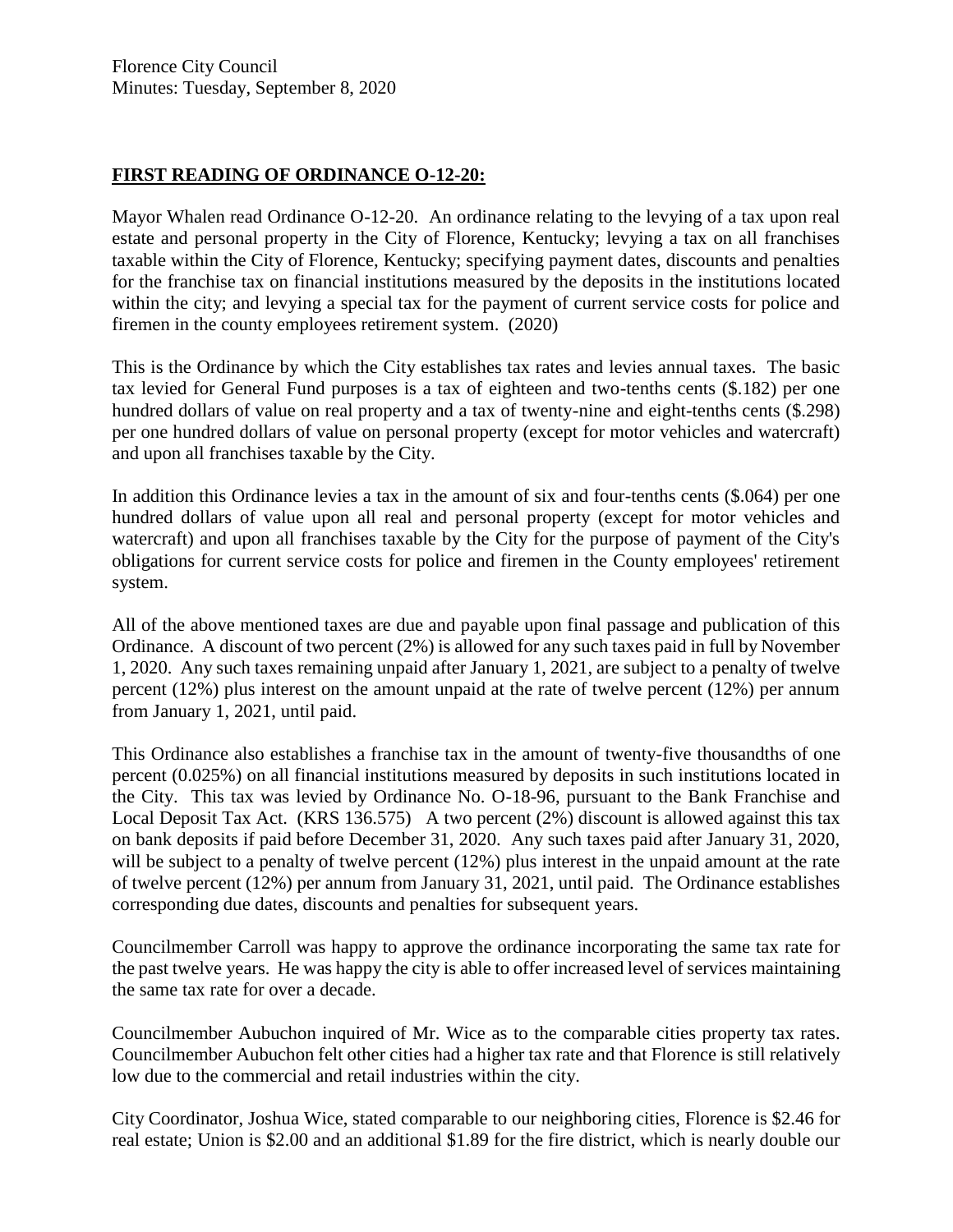tax rate. Erlanger is approximately \$3.4/3.5 and Elsmere's rates are approximately \$3.1/3.2 plus a school tax, which is double our school tax. In addition, there is also a fire department tax. Covington is approximately \$2.9/3.1 and substantially higher than Florence. Mr. Wice stated he will gather the information and provide to council in their next packet.

Councilmember Carroll stated he believes everyone will be surprised at Florence's lower tax rates. Other cities also pay a fire district tax and garbage tax. Services including garbage and water are much higher than Florence. Water and sewer rates and higher as well. Councilmember Carroll requested those comparable rates be added to the requested tax rate information.

Councilmember Aubuchon also reiterated that our residents do not pay a fire tax as neighboring cities. In addition, Mr. Wice stated the garbage service is relatively lower than neighboring communities.

Mayor Whalen stated Florence is a full service city and she was appreciative of all the employees which make that happen.

Mayor Whalen called for a motion to approve the first reading of Ordinance O-12-20. Councilmember Carroll motioned to approve, with a second from Councilmember Winn. **All councilmembers present voted aye.** 

#### **OCCUPATIONAL LICENSE DENIAL APPEAL HEARING:**

Mayor Whalen called upon Assistant City Attorney, Thomas Nienaber, and Charlie Wilson, for presentation of the occupational license denial appeal hearing.

Charlie Wilson thanked the Mayor and city council for hearing his appeal. Mr. Wilson stated he received the denial letter for the occupational license as a result of not listing all of his felonies. Mr. Wilson stated he put the main charge as the form provides a small line to add charges. He thought that was for older charges, over ten-twenty years ago and therefore only added his one charge. The felony he listed was for receiving stolen property from approximately six years prior. There were two additional felonies which were "piggybacked". Mr. Wilson agreed to a plea deal and never went to trial. Mr. Wilson added on the form the charge which was a larger sentence for receiving stolen goods. Mr. Wilson was not trying to hide behind the felony. He assumed the application was reviewed and it would reveal all charges were the result of his plea deal.

The other part of the denial letter indicated criminal intent. Mr. Wilson was offended and hurt by those statements. When he opened the store there was no criminal intent. The criminal actions occurred in a narrow time. Initially, Mr. Wilson did not open the store with the intent of buying stolen merchandise. It was a pawn type shop. Mr. Wilson stated he was in a bad situation making bad decisions and he paid dearly for those choices. He is 55 years old and spent 50 years of his life making good choices. He went to prison, served his two years, and came home. Upon being released, Mr. Wilson stated he got his life together and worked very hard doing. At the mattress store, the state of Kentucky accepted him, federal, and never thought obtaining an occupational license would be an issue. He wanted council to know the person and informed them to ask any questions and he would try to answer as honest as possible. He believed he received the denial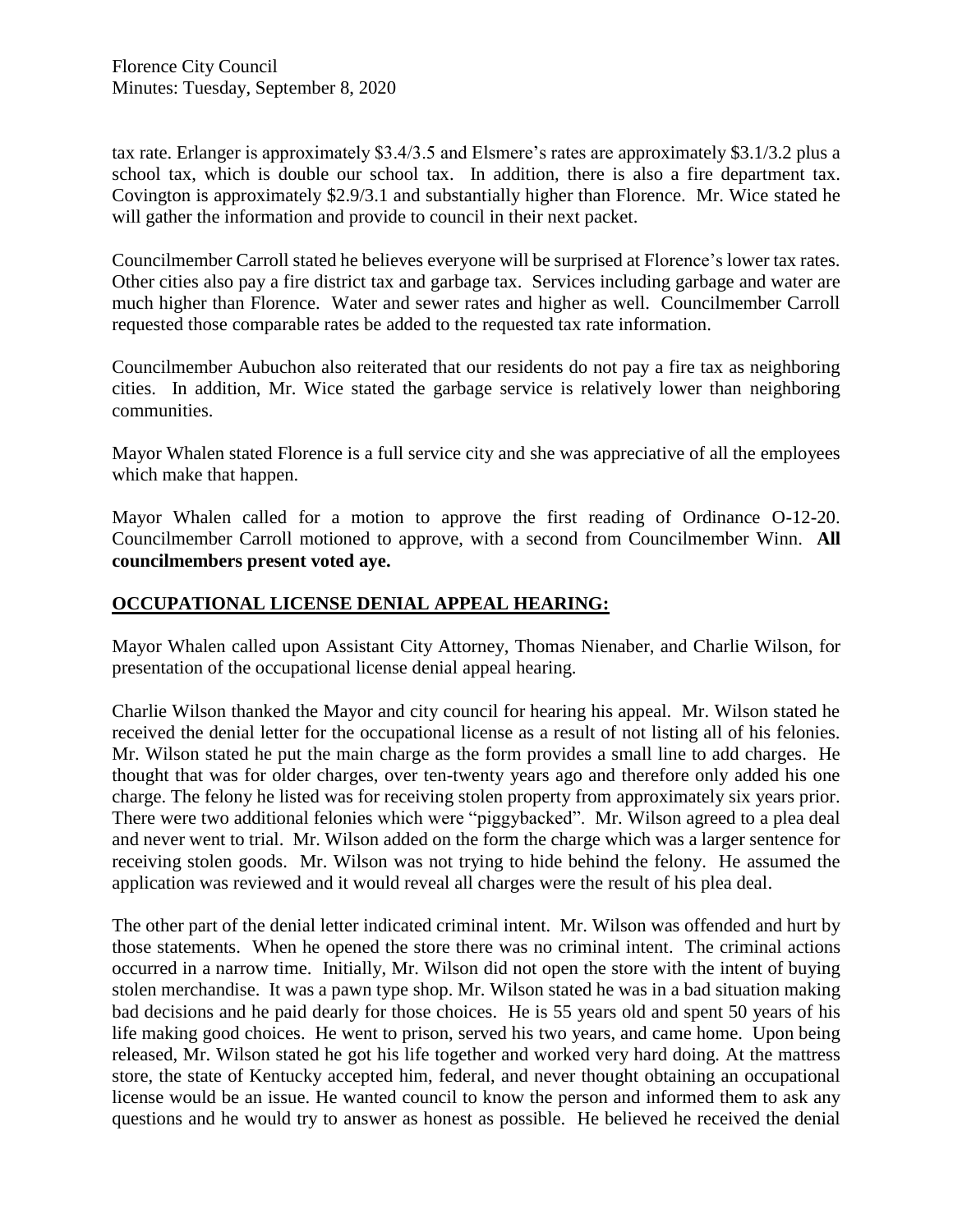from those two convictions unless someone is not able to obtain an occupational license after a felony.

Mayor Whalen called upon Mr. Nienaber for presentation of his case. Mr. Nienaber questioned Mr. Wilson:

Mr. Nienaber: Mr. Wilson, when you filled out this application you understood all the questions that were asked in the application, did you not? Mr. Wilson: Yes, sir. Mr. Nienaber: It was self-explanatory, very clear? Mr. Wilson: Yes. If you are talking about that one line, I was trying to tell you what I thought it meant. I did not know I had to put another piece of paper and add those two smaller felonies on there. Mr. Nienaber: Doesn't the application say if you need more room to add a separate sheet to add your explanation? Mr. Wilson: I think that's what is says in the fine print. Mr. Nienaber: Did you call anybody at the city and ask for help in filling out this application? The city coordinator? The city clerk? Mr. Wilson: I know I asked somebody while I was here about the application, um, I filled it out here and turned it in. Mr. Nienaber: The crime you say you listed for stolen property that was for goods over \$10,000.00? Mr. Wilson: The totality yes. Mr. Nienaber: And it also included receiving stolen firearms, correct? Mr. Wilson: I'm glad you said that because that charge would not have held up had I taken to trial because there were 28 guns. I'm an avid hunter. 28 guns seized. The one that was stolen was the one I got out of a storage locker in Wisconsin when I lived there. I used to buy storage lockers and it was in there. I never bought guns and I never bought jewelry in that place. Mr. Nienaber: And you owned two pawn shops right? Mr. Wilson: No. sir. Mr. Nienaber: You had one in Erlanger? Mr. Wilson: No that wasn't me. Mr. Nienaber: That wasn't you? Mr. Wilson: No, sir. Mr. Nienaber: And the total number of individual implicated in this in what the police reports called an organized crime operation, correct? Mr. Wilson: That was the original charge that they wanted to go for. They had a bunch of changes on there. But obviously that wasn't the case with me. Mr. Nienaber: And five of the people that were indicted in that organized crime organization were either employees or owned an interest in your pawn shop, correct? Mr. Wilson: No sir that is not correct. Mr. Nienaber: How about William Godsey? Mr. Wilson: Nothing to do with me. Mr. Nienaber: Jessica Burnett? Mr. Wilson: Nothing to do with me. Mr. Nienaber: Jayna Byrd? Mr. Wilson: Nothing to do with me.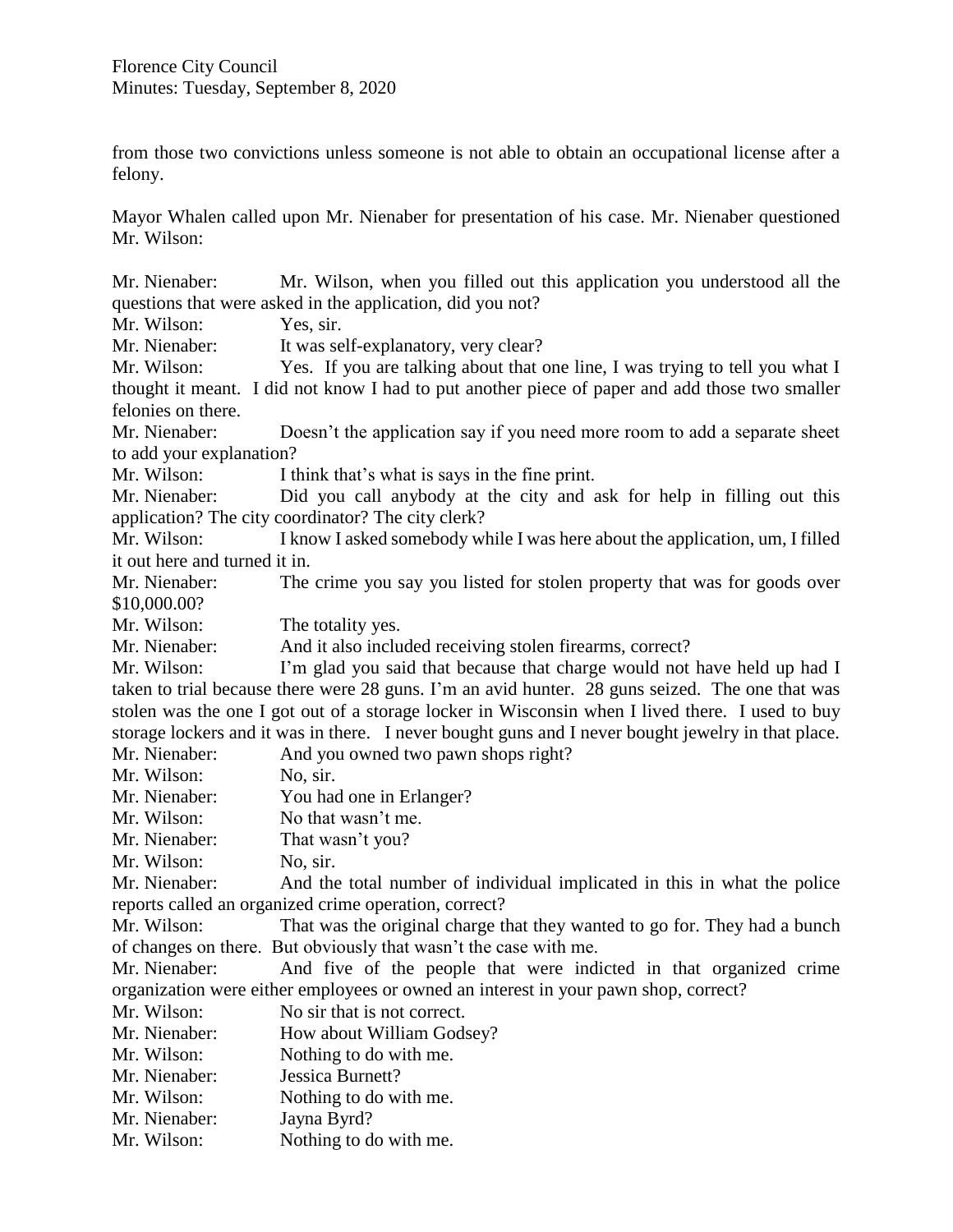| Mr. Nienaber:                                                                                      | Randall Byrd?                                                                                        |
|----------------------------------------------------------------------------------------------------|------------------------------------------------------------------------------------------------------|
| Mr. Wilson:                                                                                        | Nothing to do with me.                                                                               |
| Mr. Nienaber:                                                                                      | Joshua Megerle?                                                                                      |
| Mr. Wilson:                                                                                        | Nothing to do with me.                                                                               |
| Mr. Nienaber:                                                                                      | So the police report and investigative reports were all wrong?                                       |
| Mr. Wilson:                                                                                        | It's not that they are wrong, they tried to link both of us together and that                        |
|                                                                                                    | wasn't the case, if you look at the two different charges. I did not because I was a separate entity |
|                                                                                                    | all together. Never once did they say we were one or I was on that shop. Never on any financials     |
| was my name or anything. I know they tried to link it because they used my name.                   |                                                                                                      |
| Mr. Nienaber:                                                                                      | You also plead guilty to failing to file excise taxes, correct?                                      |
| Mr. Wilson:                                                                                        | That was due for the eBay accounts. EBay charges a tax so it wouldn't                                |
| apply to that and it would not take to trial.                                                      |                                                                                                      |
| Mr. Nienaber:                                                                                      | But you plead guilty?                                                                                |
| Mr. Wilson:                                                                                        | Yes sir I did.                                                                                       |
| Mr. Nienaber:                                                                                      | And you were sentenced to prison for that?                                                           |
| Mr. Wilson:                                                                                        | Yes sir I was                                                                                        |
| Mr. Nienaber:                                                                                      | You also had some other charges in 2011 for failure to appear in court?                              |
| Mr. Wilson:                                                                                        | I think that was the catalyst for when they came into the store. What was                            |
| that on, I don't even know what that was on?                                                       |                                                                                                      |
| Mr. Nienaber:                                                                                      | And you were also charged with contempt of court and resisting arrest that                           |
| you did not report, correct?                                                                       |                                                                                                      |
| Mr. Wilson:                                                                                        | No, I don't even know about that one.                                                                |
| Mr. Nienaber:                                                                                      | So the police reports are all wrong then?                                                            |
| Mr. Wilson:                                                                                        | I don't even know.                                                                                   |
| Mr. Nienaber:                                                                                      | So you don't recall it?                                                                              |
| Mr. Wilson:                                                                                        | I mean, I, resisting arrest?                                                                         |
| Mr. Nienaber:                                                                                      | Do you not agree that telling the full story about your criminal past with the                       |
| pawn shops and the receiving stolen property was in fact an incomplete application that you filed? |                                                                                                      |
| Mr. Wilson:                                                                                        | That statement though is wrong because you made it plural. It's not plural.                          |
| There is only one that is nawn shop and Lonly owned one small shop. Now I tried to explain         |                                                                                                      |

ly one, that is pawn shop, and I only owned one small shop. Now, I tried to explain why I did that. I put the large charge which was receiving stolen property for the C felony on there. I figured if you did investigate it you would see there were two other charges stacked on there. It doesn't matter if they are correct or not because I plead guilty to them. Because when they offered me the plea deal, to keep my wife out of jail because they were going to bring her into as well. So I did what any man would do, I took the charge, because the knowing or should have known law of receiving stolen property, I could beat in court, so yes, I took the plea deal.

Mr. Nienaber: But you acknowledge here tonight that your application was incomplete? Mr. Wilson: I mean,

Mr. Nienaber: Yes or no and then you can explain.

Mr. Wilson: Yes. It is incomplete, but I told you why it was incomplete because I assumed that was for someone that would have multiple felonies over the years. I didn't hide behind, if I was going to hide behind one, I would put the small charge of the tax or something and left out the receiving stolen property which is the C felony which is the bad one. They are all bad. Mr. Nienaber: And you recognize and acknowledge here tonight that you did not disclose all of your felony convictions, correct?

Mr. Wilson: You are correct sir. I did not put that on there.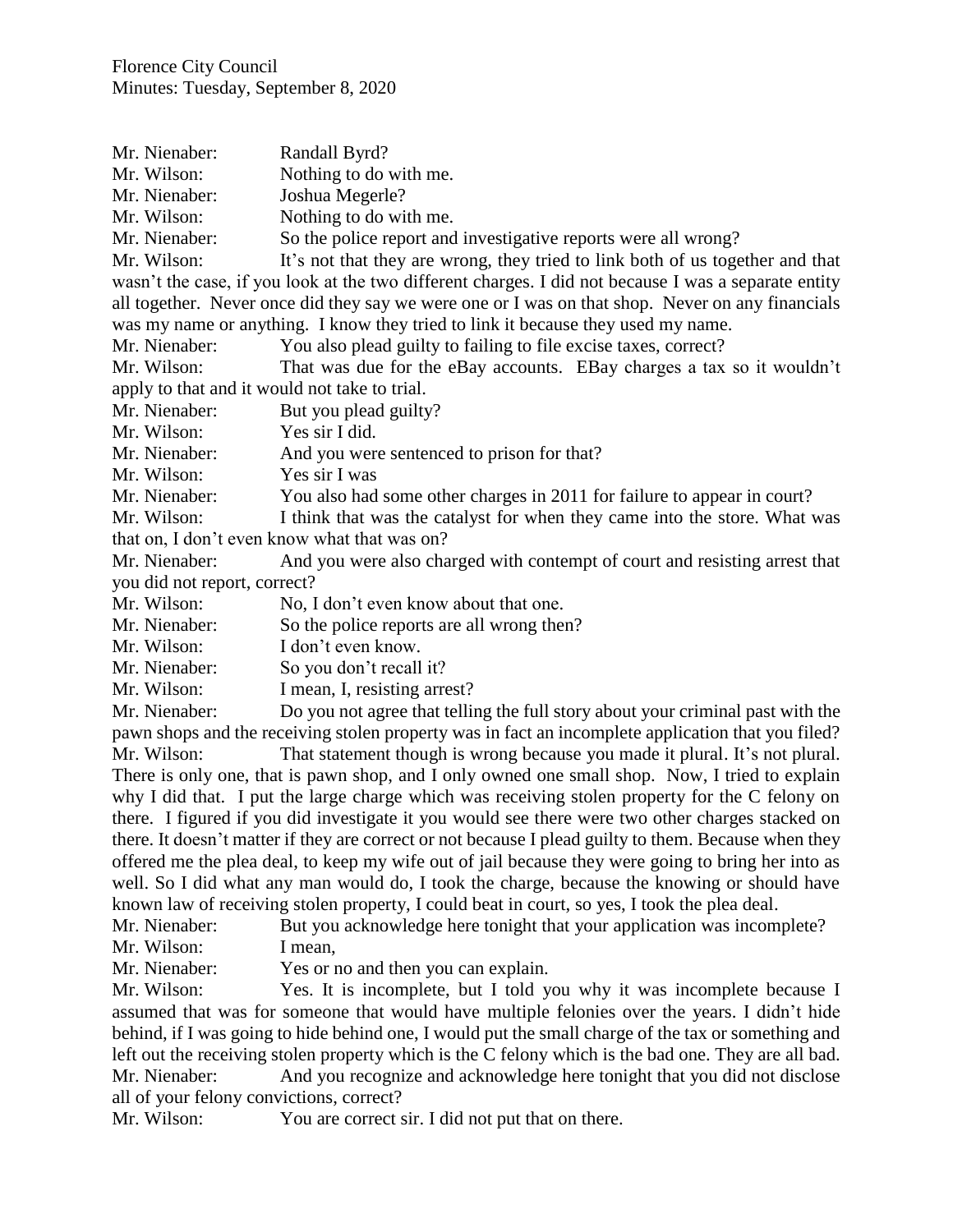Mr. Nienaber: And you also agree that your application did not tell the whole story as it relates to the pawn shop, singular in Covington?

Mr. Wilson: I'm sorry, can you repeat that?

Mr. Nienaber: You acknowledge that your application, with the ten words or so with an explanation, does not tell the whole story with your affiliation with the pawn shop in Covington, correct?

Mr. Wilson: On something like that, I don't want to sound like I'm defending it, because I did it, I was there, um but if I start rattling on.

Mr. Nienaber: And do you also agree that your response in your application that you submitted to the city for an occupational license could in fact be misleading, do you not agree and acknowledge that?

Mr. Wilson: Misleading how sir?

Mr. Nienaber: You applied for an occupational license which will require you to deal with the public, and sell goods and services within the public, and report taxes and report income, and you intentionally, or for whatever reason, you say here this evening, you did not disclose all that, did you?

Mr. Wilson: No sir, I did not disclose all that because I told you the reason I misunderstood it.

Mr. Nienaber: You acknowledge that the response you gave to the occupational license application could in fact be misleading to the city when they were reviewing your application for an occupational license?

Mr. Wilson: No, I don't think that was misleading at all.

Mr. Nienaber: How could you say that failing to list two other felonies and failing to give the whole story could not be misleading?

Mr. Wilson: Because they were part of one. They were part of the main charge, that's how I how I saw it.

Mr. Nienaber: Which was all related to your operation of a retail business in the city of Covington?

Mr. Wilson: You are correct sir.

Mr. Nienaber: Mayor, may I approach? I have a list of nine exhibits that were obtained through criminal investigation, background investigation, and would like to become part of the record. The exhibits are: Exhibit  $1 -$  Occupational License Application; Exhibit  $2 -$  City of Florence Denial submitted by city coordinator, Josh Wice; Exhibit 3 – Wilson appeal; Exhibit 4 – Wilson Criminal History obtained through the background investigation; Exhibit 5 – Wilson Inmate summary; Exhibit 6 – Social Media Reports; Exhibit 7 -  $$110.04(f)(2)(3)(4)(5)(6)(7)$ Occupational License criteria that the city is required to examine and consider when reviewing an occupational license application; As well as, Exhibit  $8$  – Hearing Notice; and Exhibit  $9$  – Mr. Wilson's Criminal Citations with Report.

Mr. Wilson you received notice of this proceeding did you not?

Mr. Wilson: Yes sir.

Mr. Nienaber: So you don't feel that you were not given proper notice?

Mr. Wilson: Oh no, not at all.

Mr. Nienaber: Do you not agree and acknowledge that the crimes that you were charged with and plead guilty to reflect upon your ability or anyone's ability for that matter, to conduct a retail business in the general public?

Mr. Wilson: Absolutely not.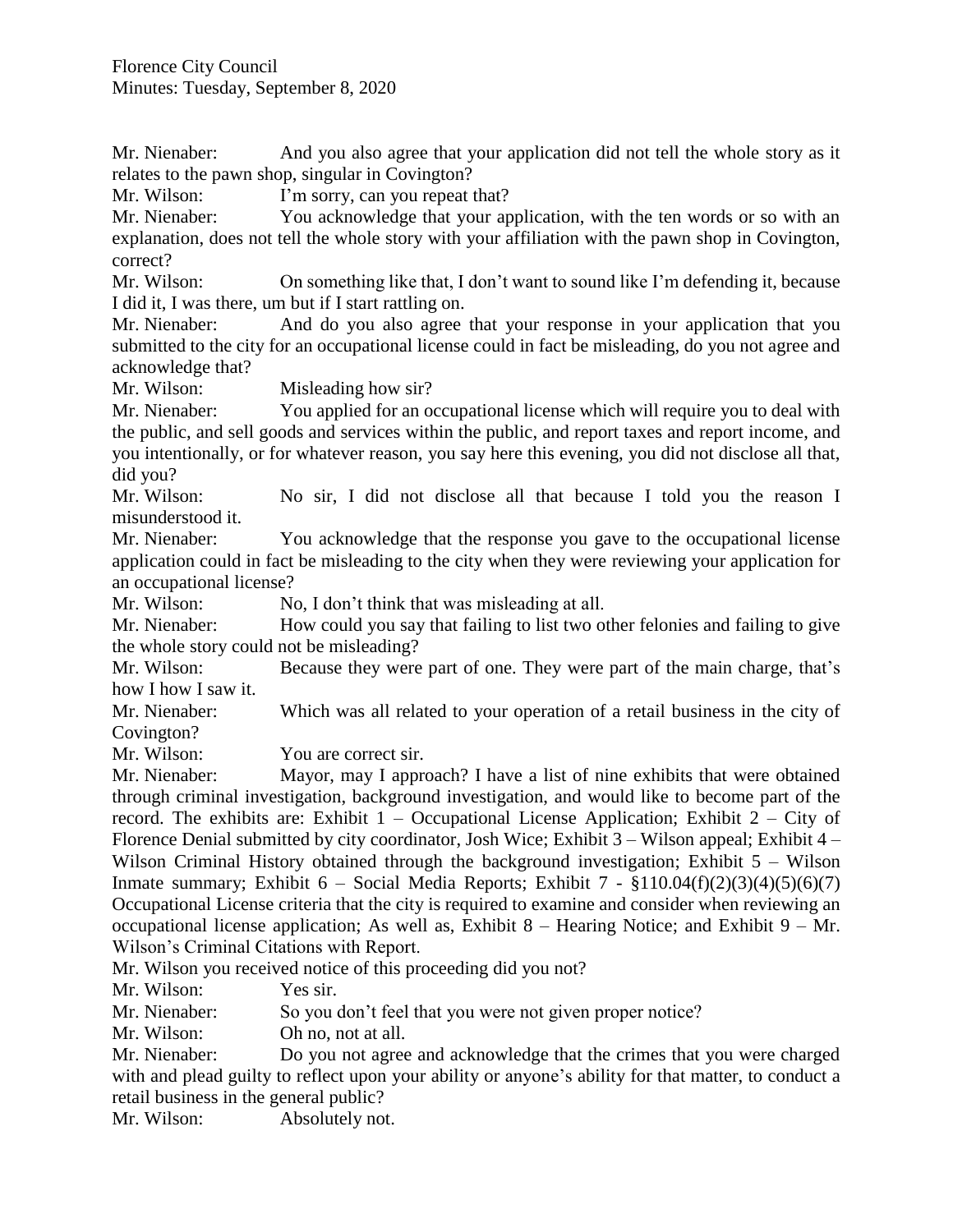Mr. Nienaber: Explain why you don't believe that those crimes for which you plead guilty to and were charged with. Do not reflect on one's ability to operate a business, failing to file tax returns for example?

Mr. Wilson: It was the excise tax and all that store was just to buy goods. Um, when I say buy goods, it was to buy video games and it evolved into what all the other pawn shops we rebuying. Because they started coming to me, I would pay more. Bad decision, horrible decision and it just came in hordes. There were eBay sales, which the eBay sales were taxed already at the 6% of the state, so that was part of that.

Mr. Nienaber: Did you apply for an occupational license in the city of Covington?

Mr. Wilson: I believe I did, yes sir.

Mr. Nienaber: You believe you did?

Mr. Wilson: I believe because it was hanging on the wall.

Mr. Nienaber: And when you were indicated and charged, arrested and plead guilty, that occupational license was revoked, was it not?

Mr. Wilson: I'm sure it was.

Mr. Nienaber: You did not list that on your application did you? The occupational license that was revoked in Covington?

Mr. Wilson: Okay I am going to ask a question, is there a line for that, and is there a question for that on the form?

Mr. Nienaber: Yes.

Mr. Wilson: Because I didn't see it. Does it actually say have you had a revoked license? Because I am not aware of that. I am sorry, I don't have it, I didn't bring that with me.

Mr. Nienaber: Item 18: Has any person listed in Item 15, that's you, ever had an Occupational License or similar Business License denied, revoked or suspended in the City of Florence, Boone County, or any other City or State? And you put down no.

Mr. Wilson: I am not even sure, I'm sure it was revoked, the store was ended immediately.

Mr. Nienaber: And did you ever apply for an occupational license in the city of Erlanger? Mr. Wilson: No, sir.

Mr. Nienaber: Never?

Mr. Wilson: I am trying to think, I didn't have anything in Erlanger, no.

Mr. Nienaber: But you operated a business in the city of Erlanger, you are still saying that you did not have a pawn shop outlet in Erlanger?

Mr. Wilson: Sir on my kids, I never had a pawn shop or any type of business like that in Erlanger that was not mine. I know that they tried to link them together, but that was not the case.

Mr. Nienaber: Mayor that's all I have of this witness. I would move to enter these exhibits and I will provide Mr. Wilson with a copy of them.

(Mr. Nienaber provided Mr. Wilson with a copy of Exhibits to review and the Exhibits were submitted into record.)

Do you have any objection to those exhibits being introduced into the record, Mr. Wilson?

Mr. Wilson: The only objection I would have is that I did not see any of these beforehand, the inmate summary, which is not a problem because it was perfect, there is no issues.

Mr. Nienaber: You agree that the occupational license application is accurate? You can look at it if you want.

Mr. Wilson: No I have read if a few time, I know exactly what you are talking about.

Mr. Nienaber: And the denial letter signed by Mr. Wice, the city coordinator, signed July 29, 2020 is accurate?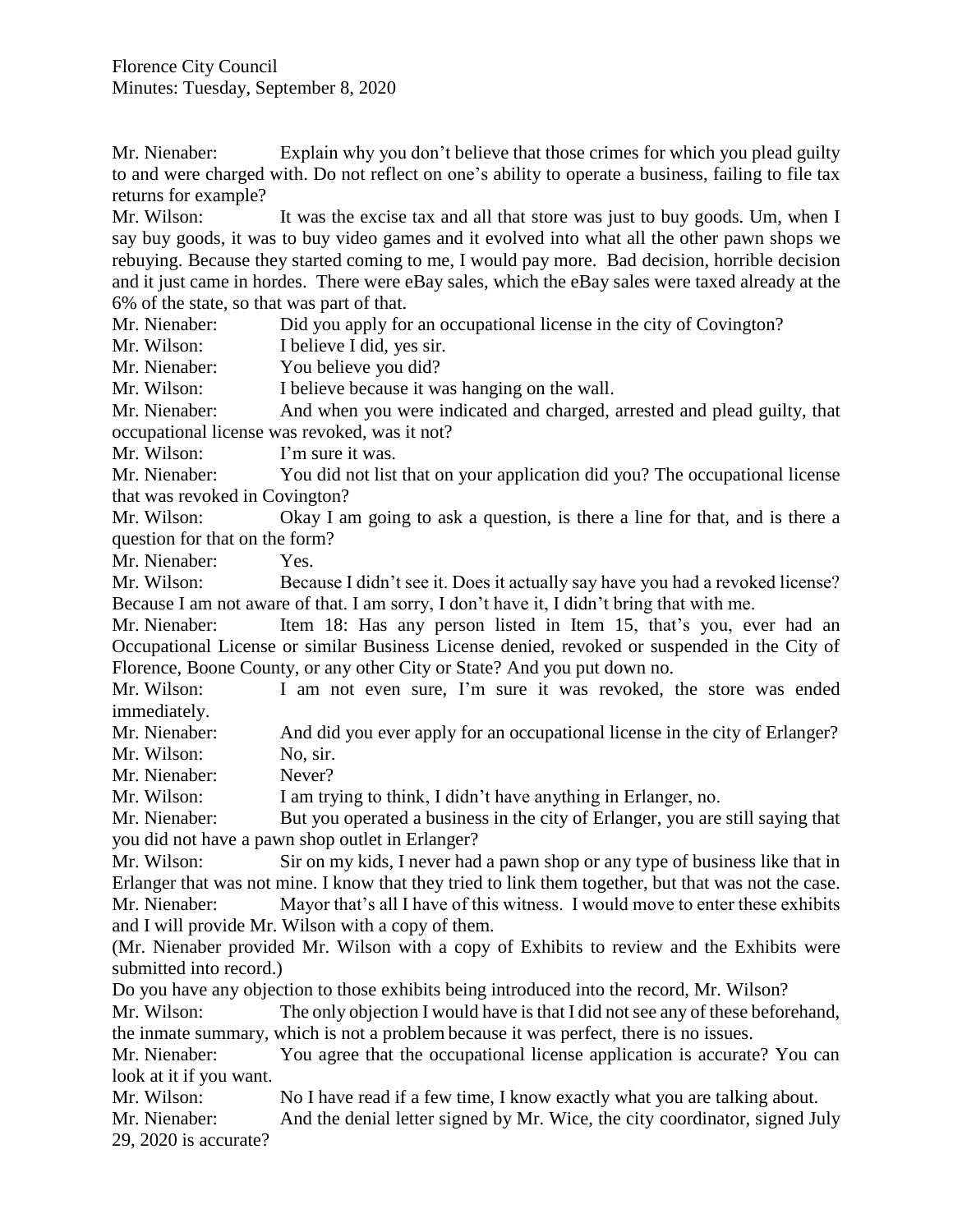Mr. Wilson: Let me ask you, do you have anything in here that I owned multiple pawn shops, the one in Erlanger? That should be taken out, that is not the case.

Mr. Nienaber: The only reference to you owning a pawn shop in the city of Erlanger is the information compiled in the police investigative reports.

Mr. Wilson: So those we can just omit, correct?

Mr. Nienaber: You're objecting? You're saying it didn't happen? The police reports are inaccurate, as far as you're concerned anyway?

Mr. Wilson: Well no, they wouldn't be inaccurate. They can start charging with anything, but the actual outcome of what happened, I would ask you to look there. What I was actually charged with, and you will see that there was nothing in Erlanger was I charged with at all.

Mr. Nienaber: And your criminal history, that was taken from the public records.

Mr. Wilson: Yes sir.

Mr. Nienaber: And your inmate summary? You can, that would be exhibit 5.

Mr. Wilson: I'm sorry were you waiting?

Mr. Nienaber: Is that accurate?

Mr. Wilson: The inmate summary?

Mr. Nienaber: Yes.

Mr. Wilson: Oh yes sir.

Mr. Nienaber: Do you have any other reasons why you believe that your occupational license application was accurate other than what you have said here tonight and appeal, Exhibit 3 that you filed on August 17, 2020?

Mr. Wilson: I mean, just reiterating, how I perceived that application. Maybe yes I should have asked someone do I need to put this, the other two. Maybe this would have eliminated this step here. That was not the case. I was not trying to hide from it. I put the most severe one up there and I just assumed if there were other issues that you would contact me and ask me about those two, which I guess we are here now, asking about those two. I did explain to you those two other felonies, once I plead guilty to the plea deal that I took, I couldn't get those omitted, I just plead guilty to get it over with.

Mr. Nienaber: Anything else Mr. Wilson?

Mr. Wilson: Yes, yes. Um, the social media reports and everything in here are not 100% totally correct. Not that I believe the media these days, much at all, but I will tell ya, there was a lot of hype going on and they did try to link the two pawns shops together and that was never the case. I was only in charge of the one in Covington. I am not the same person. I made a bad decision for a very small part of time and um, boy do I regret it. But I should not have to pay for it for the rest of my life. I am 55 years old and I will end up working somewhere in retail. The opportunity I had, Mr. Grammas has taken a chance with me, and the state of Kentucky has taken a chance with me. The federal, everything, but you guys. And you guys are the ones that hold my future. I have a great store. It's a beautiful location. I have hired an accountant. I am not going to get sideways. I am not going to buy anything off the street, nor am I ever going down that trail again. That was terrible. That's pretty much it.

Mr. Nienaber: That's all I have Mayor.

Mayor Whalen opened the floor for questions from city council.

Councilmember Osborne inquired as to the two different dates, October 2 and October 9, for a Jury Trial in front of Judge Bartlett. Whether these events represented two different events or the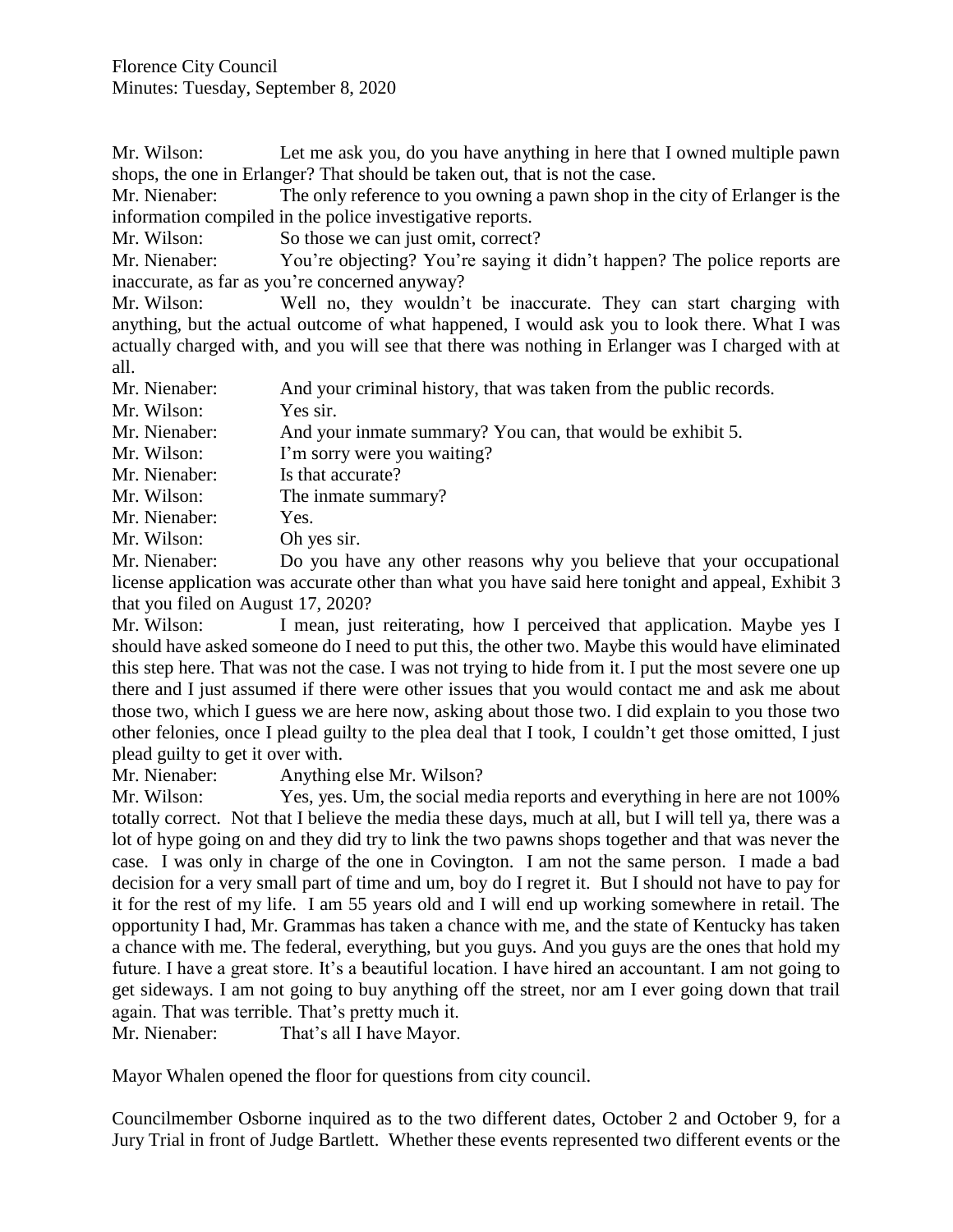same event. Mr. Nienaber explained in 2011, the city of Covington Police became involved in an investigation which focused on a pawn shop at  $26<sup>th</sup>$  and Madison, owned by Mr. Wilson. The investigation resulted in approximately thirty indictments. Many of those individuals plead guilty. Five did not and went to trial. The trial occurred over several weeks and focused on organized crime and "boosters". Boosters are people that steal things and take to pawn shops to be sold. Councilmember Osborne inquired whether Mr. Wilson was subject to either of these two jury trials dates. Mr. Nienaber explained Mr. Wilson did not go to trial and plead guilty to three crimes: receiving stolen property over \$10,000.00 in value; receiving stolen property firearms; and failing to file excise tax returns. The charges were a result of the organized crime investigation which also implicated a pawn shop in Erlanger.

Councilmember Osborne inquired at to the date of January 12, 2011 on the crime summary exhibit. At that time, Mr. Nienaber explained Mr. Wilson was charged with failure to appear. In April of 2011, Mr. Wilson was charged with contempt of court and resisting arrest. The indictments for organized crime, etc. were in June 2011. The indictments for the receiving stolen property, receiving property over \$10,000.00, and receiving stolen property firearms occurred in April 2011. These are two different crimes. Mr. Nienaber explained when an individual is charged with receiving stolen property firearms, it does not matter if the stolen gun is \$50.00 or \$5,000.00. If an individual is dealing in stolen firearms, it is a felony. The stolen items included teeth whiteners and video games. For an individual to be charged with a felony, the value must exceed \$10,000.00. Mr. Wilson was charged with receiving stolen property over \$10,000.00 and that is a felony.

Councilmember Osborne asked Mr. Wilson what he had being doing since 2012. Mr. Wilson responded, "I went to prison for 2 years, um, I was in a camp, I fished and played softball and I'm not making that as a joke, that's what I did for 2 years and of course lost a lot of weight. As soon as I got out, I delivered pizzas. Tried my hand at a warehouse job, couldn't do it. I couldn't watch the line, it made me ill. So I delivered pizzas and saved every penny I had. My parents let me live with them. I then went into liquidations, where I started buying truckload of merchandise and selling them by the skid load. I worked very hard at that and I took all the money from there and just saved it and keep escalating…then I got into mattresses. I have been in that business for 28 years, selling mattresses. I started selling with a friend over on Kentucky Drive as a warehouse and I saved my money until I could buy this place here, and that's exactly what I have been doing the whole time. Work ethic, second to none, I work seven days a week, I still do."

Mr. Wilson reiterated that he had nothing to do with the Erlanger pawn shop and he did not go to Trial for that. He does not want those charges to be considered.

Councilmember Carroll inquired as to whether Mr. Wilson had owned the Mattress Overstock since it had opened. Mr. Wilson stated prior to his ownership, another company in Louisville or Lexington owned the store. Mr. Wilson and his daughter went and got an ice cream around the first of the year and he noticed the store was going out of business. Mr. Wilson thought the location would be a wonderful place for a mattress store.

Councilmember Carroll inquired as to how many misdemeanors or felonies Mr. Wilson had been convicted of since 2011. Mr. Wilson stated there was none.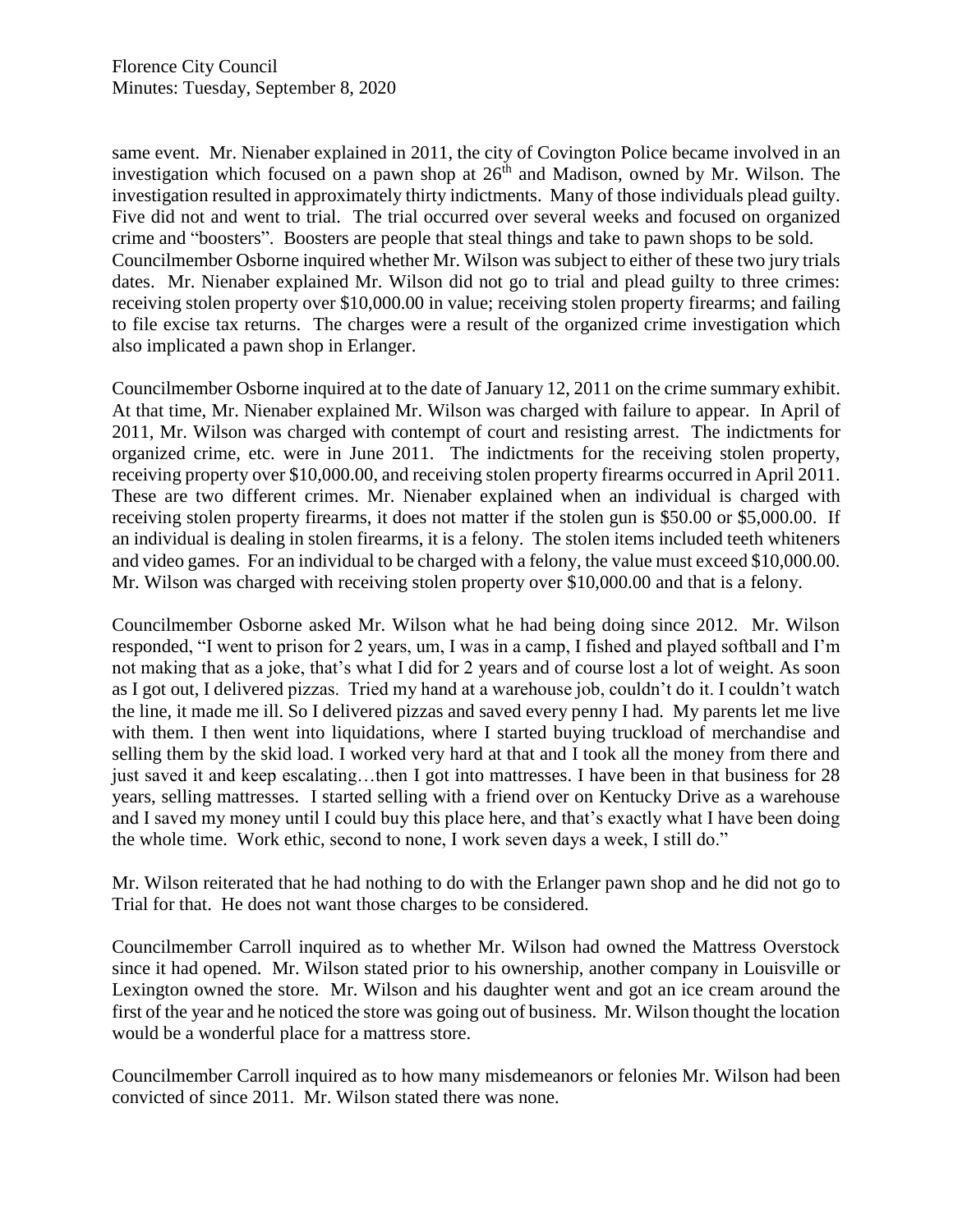Councilmember Huff inquired as to an arrest in 2006 for nonpayment of child support. Mr. Wilson explained he did not pay his child support for one year while in Wisconsin. Since that time, he has paid his child support obligation in full.

Councilmember Winn questioned Mr. Wilson with regard to how long the criminal acts occurred at the pawn shop. Mr. Wilson stated maybe six months. While operating the pawn shop, Mr. Wilson stated he observed other pawn shops and noticed the merchandise in their windows. He kept turning people down and then began buying the stolen merchandize.

Mayor Whalen questioned as to how long these acts would have occurred if Mr. Wilson would have not been caught. Mr. Wilson replied approximately a month before being caught, he had a conversation with his wife. He realized he could not conduct a business buying stolen merchandise. When he initially began, he was in denial. Mr. Wilson continued stating pawn shops are seedy business and he was getting out, unfortunately not quick enough. He knew it was not right and he was dealing with mainly drug addicts receiving stolen merchandise including batteries, crest white strips and DVDs. Mr. Wilson opined other pawn shops would have the stolen merchandise in the front window. Unfortunately, he had a mentality of this is how you operate.

Councilmember Winn inquired whether the money was beneficial. Mr. Wilson replied, "No, the money was terrible". His funds were all "tied up". He kept buying and never was able to break even. He recalled the police believed there was money hidden somewhere and that was not the case. Mr. Wilson stated he spent two years of his life without his kids as a result of his choices.

Mayor Whalen stated the application received was incorrect. Mr. Wilson failed to provide all of the requested information and further failed to state he had an occupational license revoked or removed.

Mr. Nienaber explained the denial letter as written by Mr. Wice. Mr. Wilson failed to disclose felonies of which he was convicted, failed to file a tax return, and gave an incomplete and misleading application. Under Section 110.04, these are elements the city is to consider while reviewing an application. Those elements are documented in Exhibit 7.

Mayor Whalen stated the ordinance passed by city council is the ordinance which contains information for occupational licenses which the decisions are based upon.

Councilmember Froelicher questioned Mr. Wilson as to what the name of Mr. Wilson's liquidation company. Mr. Wilson stated Tri-State Liquidations which was part of Lashavio Construction. Councilmember Froelicher asked Mr. Wilson is he knew Andy. Mr. Wilson replied yes, Andy is a friend from school which allowed him to earn money selling home product liquidations.

Councilmember Aubuchon stated she believed Mr. Wilson had a good work ethic, however there was a lot of evidence which needed to be considered. As being stewards of the public and their trust, standards are in place for occupational licenses. Councilmember Aubuchon informed Mr. Wilson it is not that he was being singled out, it was whether he completed the application accurately and in a manner that was trustworthy. Reviewing the exhibits, the history was longer than a few months. Councilmember Aubuchon felt she was unable to take a gamble with citizens' trusts for someone that may have inappropriate business tactics. The information provided by Mr.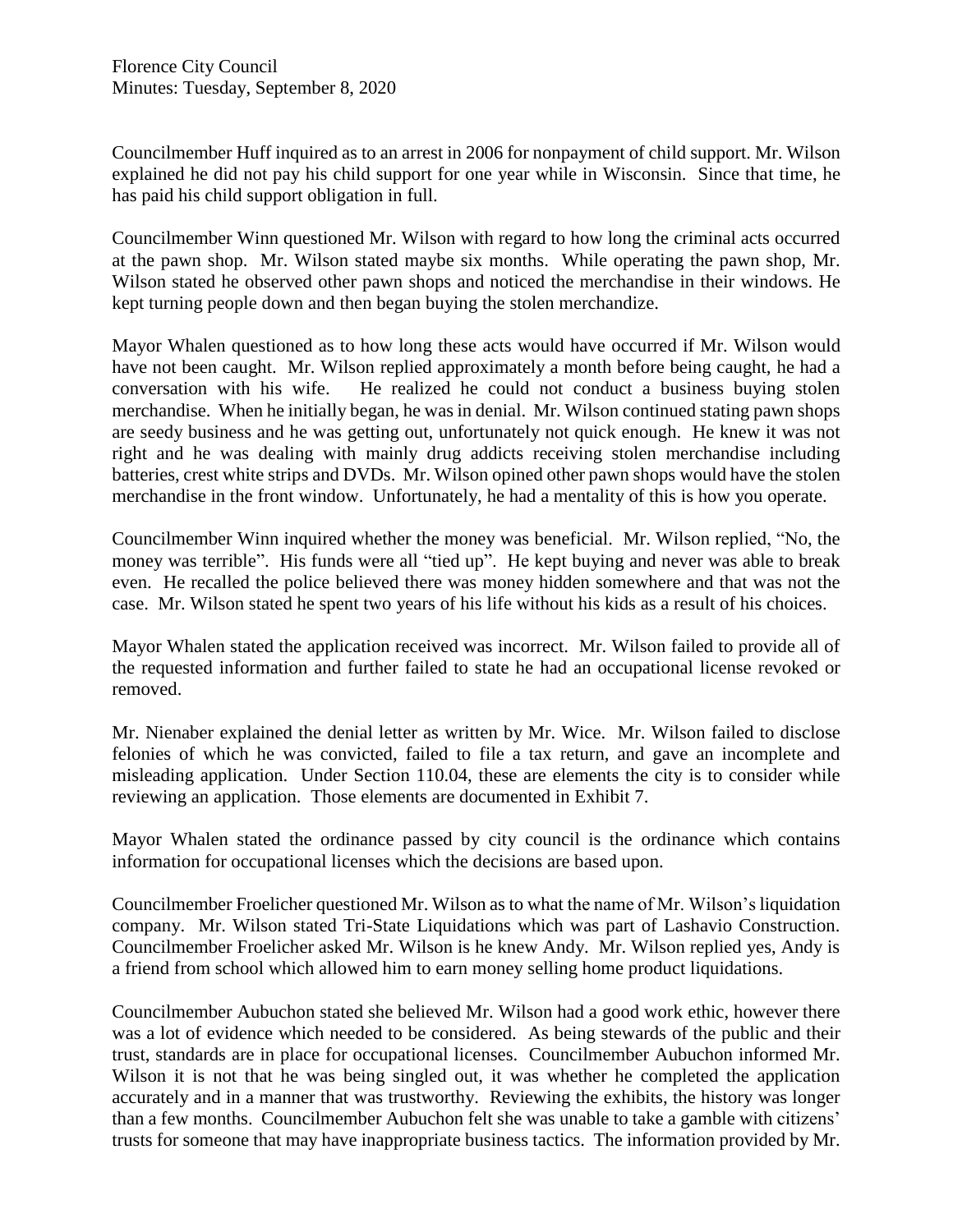Wilson was misleading and inaccurate. Therefore, nothing personal against Mr. Wilson and strictly based on the merits of the application, Councilmember Aubuchon made a motion to uphold the denial of the occupational license.

Prior to a vote, Councilmember Huff asked Mr. Wilson how long he had been operating the mattress store. Mr. Wilson replied he took ownership in January.

Mayor Whalen asked whether there was a second to Councilmember Aubuchon's motion. Councilmember Osborne seconded the motion. Mayor Whalen requested a Roll Call Vote.

Prior to the Roll Call Vote, Councilmember Carroll expressed we are not all perfect and do not always make the right decision. The activities occurred almost a decade ago. Councilmember Carroll felt it was easy to make mistakes on the application and believed the city should have called him to allow him to correct the inaccuracies on the application. Councilmember Carroll stated he believed Mr. Wilson deserved a second chance and he would not agree with the denial.

Mayor Whalen stated the process for approval of an occupational license is set forth by the ordinance. Several occupational license applications are received and upon receipt are reviewed. Based on the information received on the application, that is how decisions for approval/denial are made. If an application is not completed truthfully and correctly, it is not feasible to call every applicant to verify their truthfulness. Therefore, should Mr. Wilson have had a question, there was an opportunity prior to completing the application for him to have asked. Mr. Wilson failed to ask. Decisions were based on less than complete information by Mr. Wilson and were based on the background investigation. While it has been ten years, decisions were made on the information received.

Councilmember Carroll inquired whether if Mr. Wilson completed the application at the city building. Mr. Wilson replied yes he did. He was operating the business and did not realize he needed an occupational license until someone stopped in and said he needed it. He believed his license from Kentucky was the only license he needed. Once he discovered he need a license, he immediately came down and filled out the application. Mr. Wilson stated most of the questions on the application are basic. He did not list all three of his felonies and only listed the main one. Mr. Wilson stated he was not the perfect citizen, he has flaws, and however, is not the same person he was. Mr. Wilson believed if there was an issue with the application, he would have been contacted and asked about his other two felonies. He did not realize the process would end how it did.

City Coordinator, Joshua Wice, responded to Councilmember Carroll's comments. The city processes approximately 75-100 to applications a month. Applications have been reviewed and approved with individuals having criminal convictions. The application completed by Mr. Wilson was dated March 3 and it is stamped received on March 4. Should Mr. Wilson have had questions when filling out his application at the finance counter, he could have asked the occupational license supervisor. Almost every application received by administration, regularly has an additional page attached with additional convictions on the application if necessitated. Question 19 on the application states "If more than one charge please attach the above information on each charge to an additional information sheet." Question 18, Mr. Wilson checked no, states if any person listed in Item 15, as Mr. Nienaber pointed out, Mr. Wilson, "…ever had an Occupational License or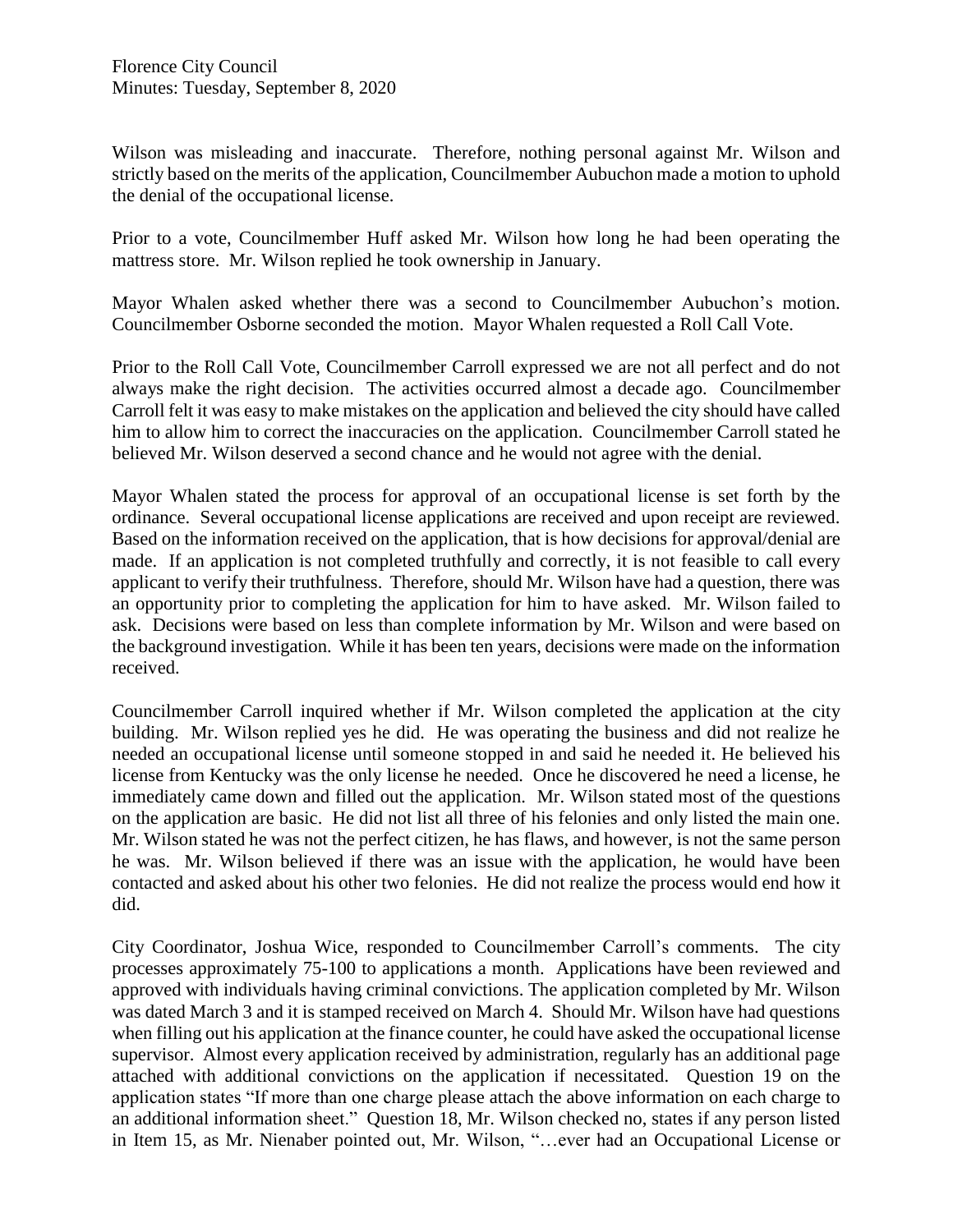similar Business License denied, revoked or suspended in the City of Florence, Boone County, or any other City or State?" Mr. Wilson checked no. Mr. Wice continued, whether Mr. Wilson had an occupational license revoked or not, he was charged for not having a pawn shop license in the city of Covington while operating a pawn shop. Finally, the staff of the city of Florence enforce the ordinance approved by city council. The occupational license has been in place for many decades. Mr. Wice stated whether one agrees or not, city staff will not call every applicant and ask why the lied on an application.

Mr. Wilson stated he was not clear where the pawn shop license came from. Mr. Wice informed Mr. Wilson it is in the police report for which Mr. Wilson previously stated is untruthful and that police made up charges against him. Mr. Wilson reiterated he never pawned.

Mr. Wice relayed Mr. Wilson had already admitted that he operated a pawn shop in the city of Covington and now has stated that he did not have a pawn shop in Covington. Mr. Wilson stated he wanted to clear up incorrect information and Mr. Wice was able to clarify that. Mr. Wice stated Mr. Wilson had already clarified the information.

Mr. Nienaber stated in Mr. Wilson's application that he had a pawn shop. Mr. Wilson reiterated it was a "pawn type shop".

Councilmember Huff stated Mr. Wilson did not fill out the application correctly and inquired as to what council was voting on, whether to approve the license, or ruling on whether he did not fill out the application to obtain the license.

Mr. Nienaber stated both. Mr. Wilson did not complete the application correctly. He withheld information and has acknowledged he withheld information. Mr. Nienaber stated council is permitted to deny an occupational license based on information Mr. Wilson provides in his application. At the bottom of the application, there is a clause that states "Statements made in this application are subject to verification and false or misleading statements may be cause for denial…"

In addition, Mr. Nienaber stated council is also responsible for determining whether Mr. Wilson should receive an occupational license. The criteria is clear. Mr. Nienaber stated, "The seriousness of the crime he committed, whether or not he has rehabilitated, whether or not the crime that he plead guilty to or was charged and convicted of, relates to the character of the business that he is getting involved in by virtue of being issued a license and that is a retail business. This is not an occupational license to run a dentist office, landscape business, he is out there selling products and he has demonstrated and if the council is inclined to accept that there has been no rehabilitation, or rehabilitation is risky, then council can deny him his license." Therefore it is both. Mr. Nienaber does not believe that the information given was a mistake. Mr. Wilson had every opportunity, and even testified that his answers were misleading. The answers provided were misleading. Mr. Nienaber further stated that if ever there was a charge relating to the characteristics required of operating a business, it is receiving stolen property. Mr. Nienaber stated he could not have picked a better example for said business.

Mayor Whalen stated it is the duty and obligation to review each application and issue licenses based on what is best for the interest of the community. The information provided by Mr.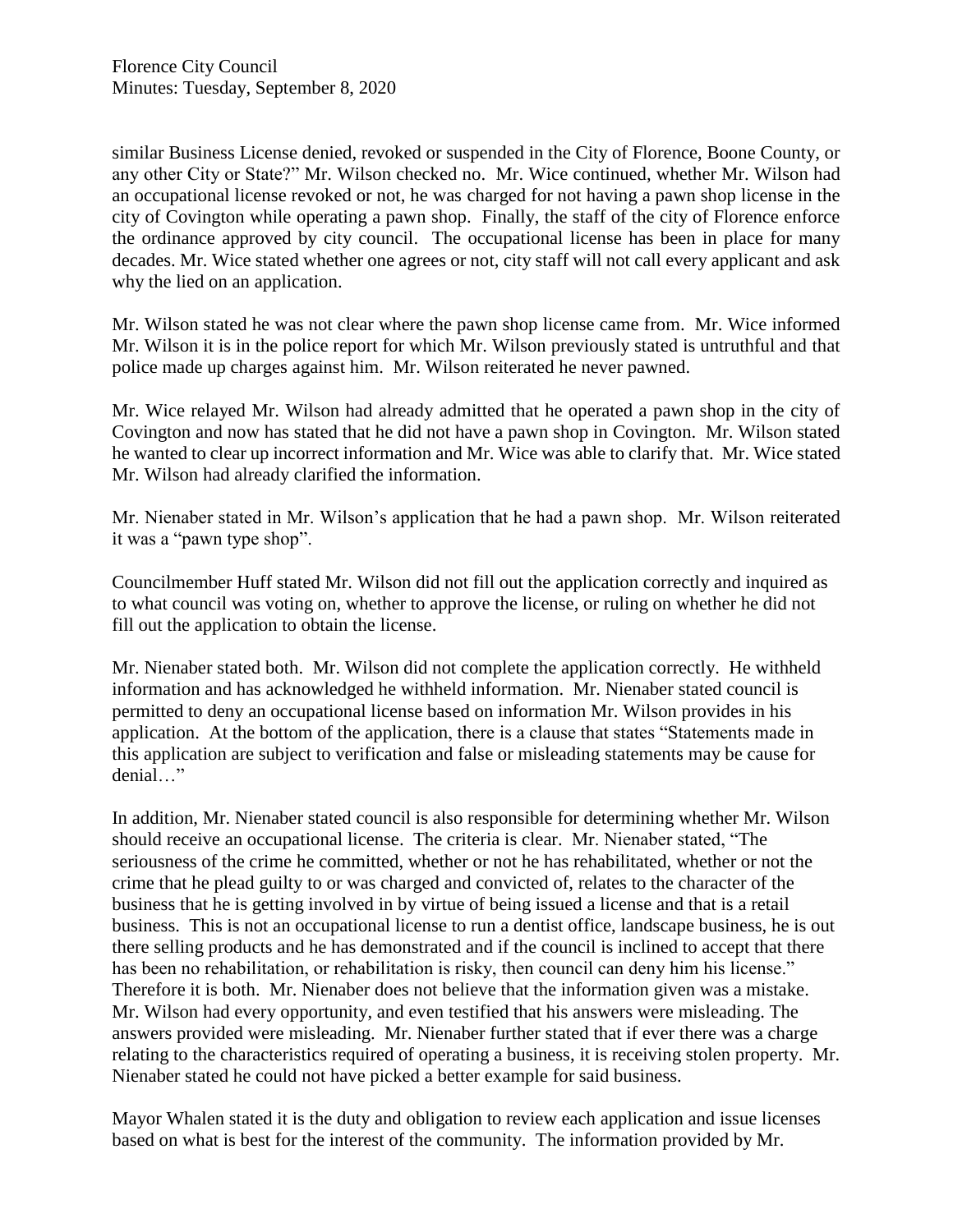Wilson in his application was incomplete. Mayor Whalen stated "Everybody deserves a second chance, but the second chance is lost when the application process is tainted." There was an opportunity to disclose that information.

Councilmember Huff inquired as to whether Mr. Wilson would have been approved should he have disclosed the correct information. Mr. Wice replied no. Mr. Nienaber stated the information was not disclosed and we are not dealing with hypotheticals.

Councilmember Carroll inquired whether if this application was denied and Mr. Wilson completed a new application which was completed truthfully, would that application be approved and why or why not?

Mr. Wice opined if the application was for the same business and same applicant, no. The denial letter sent to Mr. Wilson and reiterated by Mr. Nienaber, identified specifically, "In accordance with City of Florence Code of Ordinances, Chapter 110.04(F) (2), the criminal record of an individual applying for a license shall be considered. This considerations includes all convictions of a felony or misdemeanor and any other crime related to operating a business with a criminal business practice." Mr. Wice stated Mr. Wilson is operating a mattress liquidation business. Had he wanted to open another business, for example a bakery, the application possibly could be approved due to the nature of the business. As it relates to this business as a retail business and based on the criminal history, the application would be denied. As always, city council would be given the opportunity to overrule as set forth in the ordinance.

Councilmember Aubuchon stated to Mr. Carroll "You are unable to ignore what happened".

Mayor Whalen expressed people can be rehabilitated. However, each application is reviewed due to the risks for the community and citizens of the city. Mayor Whalen requested a Roll Call Vote based on Councilmember Aubuchon's motion. Councilmember Carroll, no; Councilmember Winn, yes; Councilmember Huff, yes; Councilmember Aubuchon, yes; Councilmember Froelicher, yes; Councilmember Osborne, yes. **Roll call recognized five yes votes, and one no vote, approving the denial of the occupational license.** 

Councilmember Huff stated laws have been made with rules and the process is set. Councilmember Aubuchon reiterated Councilmember Huff's statement. Councilmember Aubuchon stated it is about the process and not the person. Based on the vote, Mayor Whalen stated city council is upholding the denial of the occupational license.

#### **MUNICIPAL ORDER MO-13-20:**

Mayor Whalen read Municipal Order MO-13-20. A Municipal order directing the denial of an occupational license submitted upon application of Charles Wilson pursuant to City of Florence Code of Ordinances §110.04. Mayor Whalen called for a motion to approve Municipal Order MO-13-20. Councilmember Aubuchon motioned to approve Municipal Order MO-13-20 with a second from Councilmember Huff. Mayor Whalen requested a Roll Call Vote. Councilmember Carroll, no; Councilmember Winn, yes; Councilmember Huff, yes; Councilmember Aubuchon, yes; Councilmember Froelicher, yes; Councilmember Osborne, yes. **Roll call recognized five yes votes, and one no vote, approving Municipal Order MO-13-20.**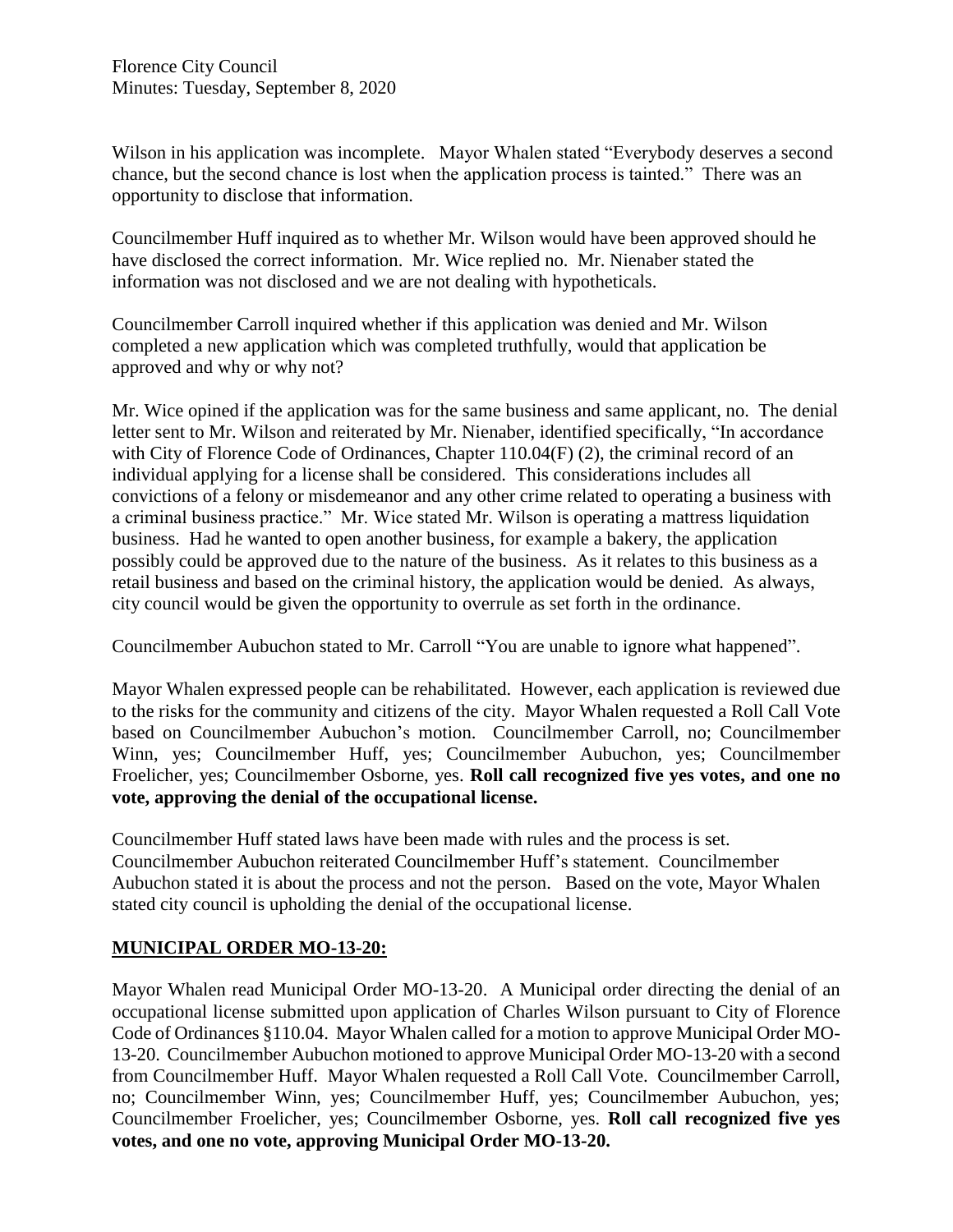## **MAYOR'S REPORT:**

- The City of Florence offices are open to in person business by appointment only. The County Clerk, Driver's License, and vehicle registration is closed in Florence. Citizens will need to go to Burlington. In order to minimize confusion, the Florence Government Center remains locked. A list of the telephone numbers are available on our website or contact (859)371-5491 for general information.
- Check our website at florence.ky-gov for upcoming events within the city. A virtual Pooch Fest will be held and the city will provide additional information as received.

#### **RECOGNITION:**

Mayor Whalen asked if any of the following desired recognition:

City Coordinator, Joshua R. Wice:

Mr. Wice did not have any additional information to share.

Department Heads:

Fire/EMS Chief, Scott Knoll:

Chief Knoll did not desire recognition.

Chief of Police, Tom Grau:

Chief Grau did not desire recognition.

Members of City Council:

None desired recognition.

Audience:

None desired recognition.